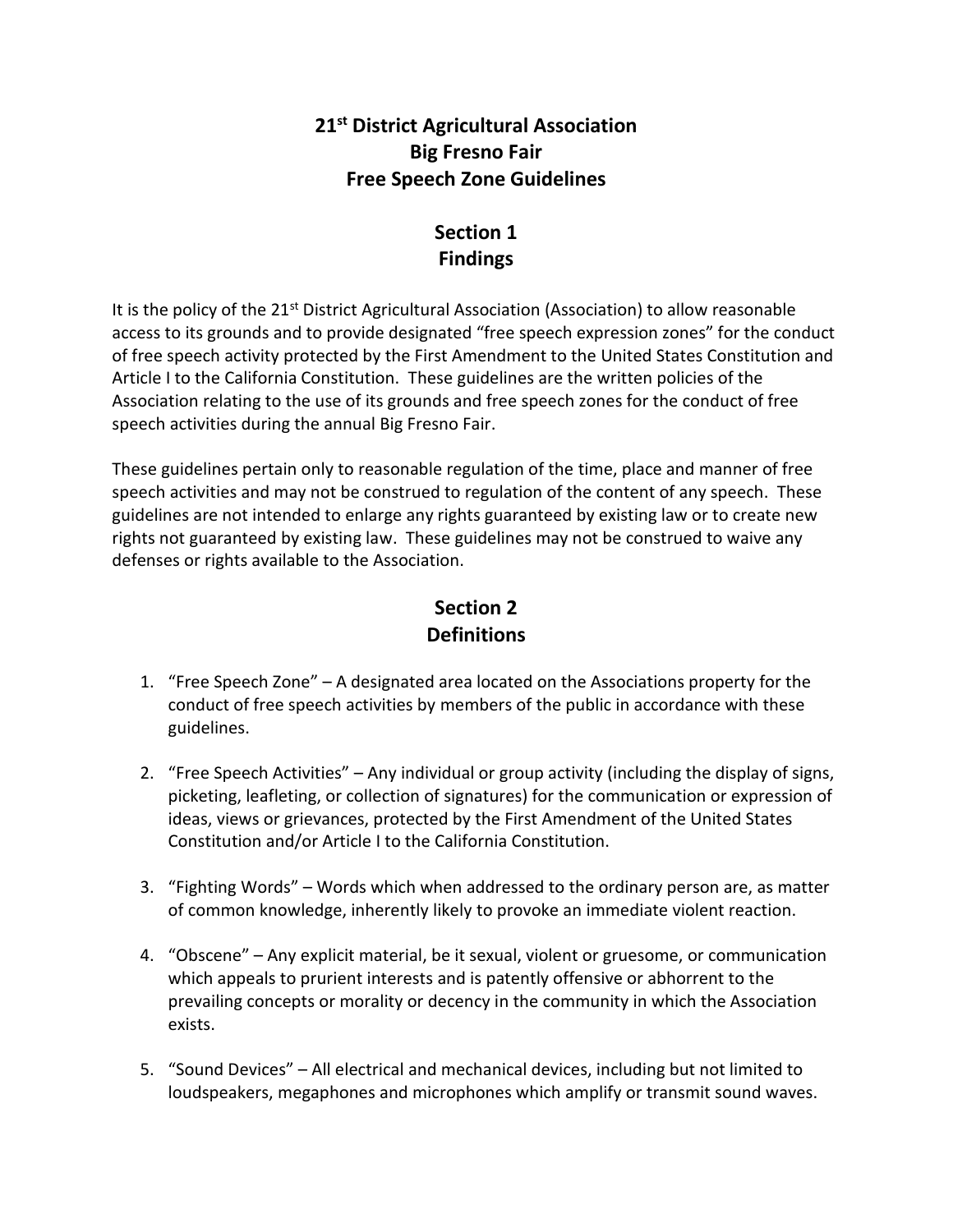6. "Paid Gate" – The area of the Associations grounds to which entry is permitted only upon the purchase of a ticket, which may include entry into buildings, parking lots or fenced portions of the Association's grounds.

# **Section 3 Free Speech Zones**

The Association will designate free speech zones for purposes of free speech activities.

Free speech zones will be available inside and outside of the paid gate. Depending upon the nature of fairground events taking place, the location of free speech zones may change from day to day. All activities in free speech zones located inside or outside of the paid gate will be limited to the hours the fairgrounds are open to the public.

Free speech zones located outside of the paid gate are available without charge on a first-come, first-served, basis. Individuals using a free speech zone located outside of the paid gate, but desiring to enter the fairgrounds through a paid gate, will be required to pay the entry fee established by the Association for all patrons. Free speech zones located outside of the paid gate must be vacated and all equipment removed during the hours the fairgrounds are closed to the public.

Free speech zones located inside of the paid gate will consist of commercial booths and are available on a first-come, first-served basis. Free speech zones inside of the paid gate must be rented from the Association for the rental fee established by the Association for the commercial booths. All persons staffing free speech zones located inside of the paid gate will be required to pay the entry fee established by the Association for all patrons. Free speech zones located inside of the paid gate will be governed by Association's commercial vendor policies. These policies will be made available upon request and will be attached to all executed on-grounds free speech booth rental agreements.

All free speech zones will be in a location that will avoid congestion, permit all fairgrounds patron's reasonable access to the premises and insure public safety. A sign will be posted by the Association stating that the views expressed by individuals or groups utilizing these zones are not necessarily those of the Association.

All individuals and groups utilizing the free speech zones will comply with the requirements in these guidelines.

# **Section 4 Conditions for Use of Free Speech Zones**

Free speech zones are made available on a first-come, first-served basis. The Association reserves all rights to assign or move free speech zones as required by fairgrounds events and public safety.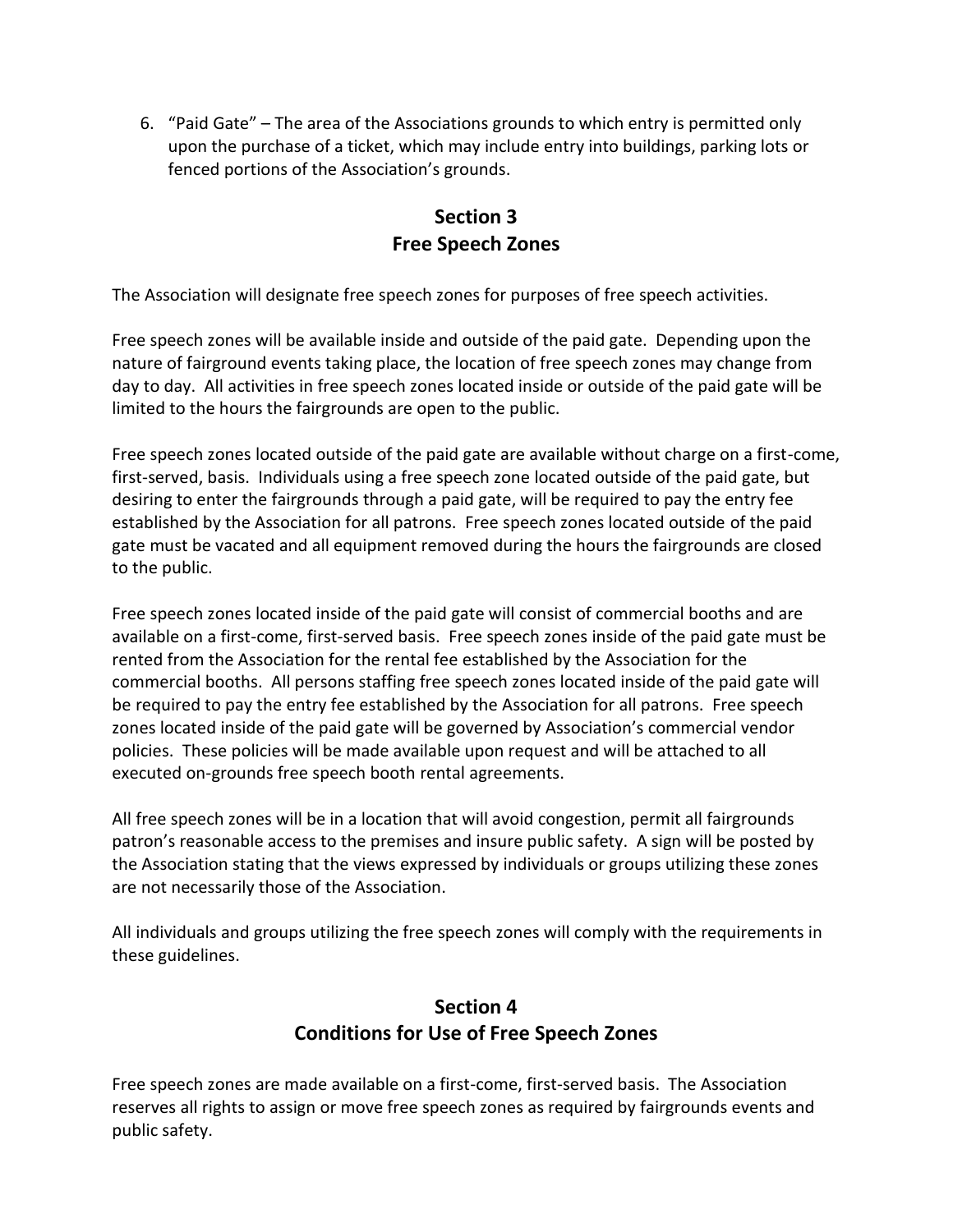The use of free speech zones is governed by the following conditions:

- 1. No signs or banners may be used which exceed two by four feet, in order to protect the safety of patrons and those engaged in free speech activities.
- 2. All equipment, booths and tables must be kept within the confines of the assigned free speech zone. In addition, the number of individuals using a free speech zone and the amount of equipment or other materials that may be brought into a free speech zone must be limited to that which can safely fit into the confines of the zone and will not impede the movement of individuals. The following equipment may be brought into a free speech zone:
	- (a) An eight foot long table (maximum length) and four chairs at each allowable location;
	- (b) Signs which may be placed on the table or directly in front of the table only, subject to the size restrictions noted above;
	- (c) Necessary pens, pencils, paper clips, clipboard and leaflets or other materials to be disseminated to the public. All materials must be secured to prevent littering.
- 3. No group or individual utilizing a free speech zone shall state or imply that the views they express are the views of the Association.
- 4. No group or individual using a free speech zone will block the movement of patrons, concessionaires, employees, vehicles, lessees or those providing emergency services. No group or individual using a free speech zone will physically restrain any other individual or block the free passage of such individuals or vehicles.
- 5. Patrons, concessionaires, employees, lessees or any other individual(s) declining to listen, converse or provide a donation or signature or accept any item offered may not be touched or pursued once the individual has clearly indicated he or she wishes to be left alone.
- 6. No group or individual using a free speech zone will physically restrain any individual, or block, delay, impede or hinder the free passage or movement of patrons, concessionaires, employees or lessees. No group or individual using a free speech zone will block, delay or hinder the free passage of vehicles, divert the ordinary flow of traffic, interfere with parking attendants or individual patrons attempting to park cars, or operate in such a manner as to obstruct the efficient and safe parking of cars by attendants or event patrons.
- 7. Free speech activities immediately adjacent to ticket windows, turnstiles, doorways and loading areas are prohibited.